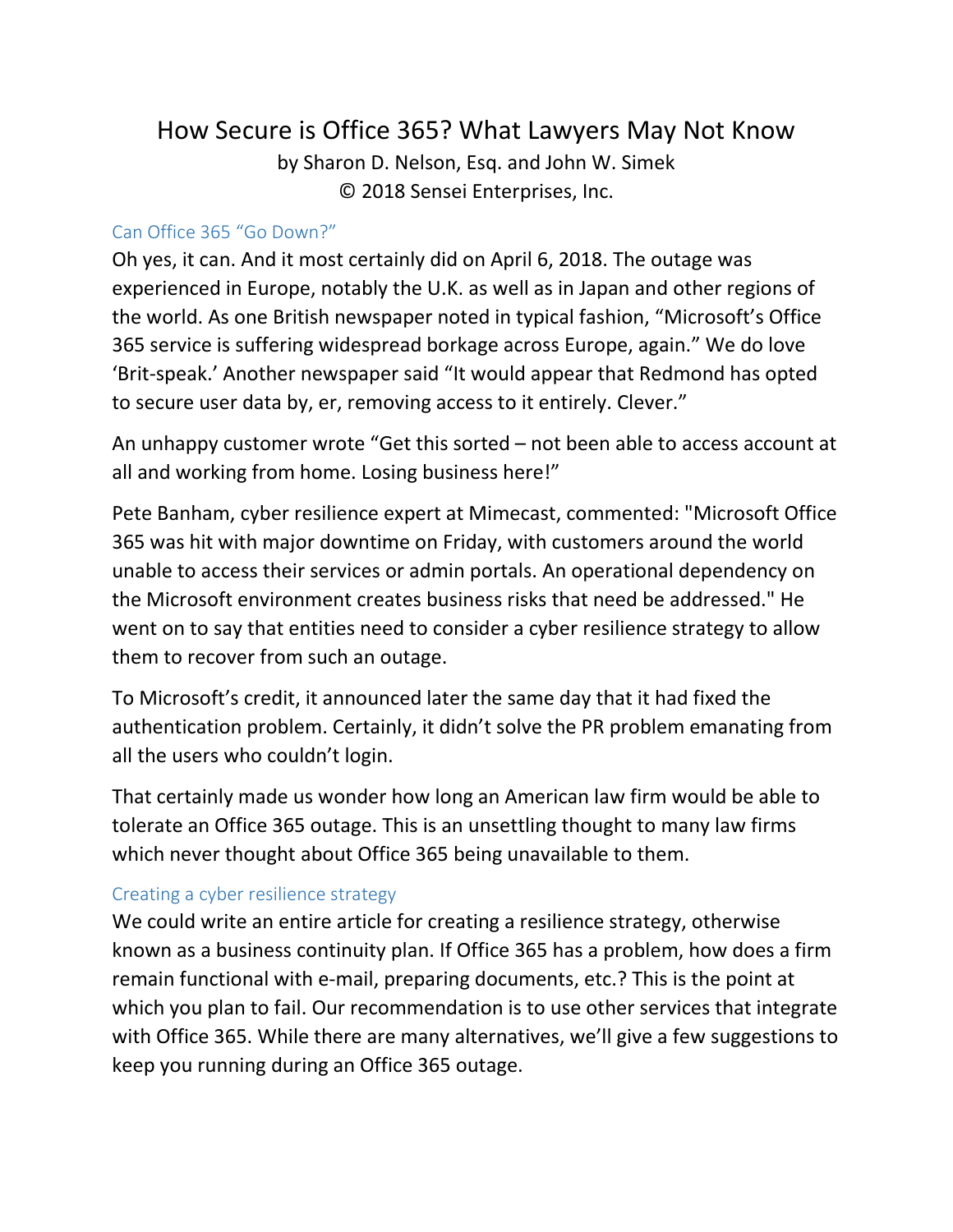E-mail is now a required service for any law firm. Microsoft has a lot of redundancy for Office 365, but we've already seen some major failures. Consider routing your e-mail flow through a service like Mimecast or Proofpoint. Should Office 365 (or hosted Exchange) go down, you can still receive and send e-mail just like you normally would. Once Microsoft comes back up, the "offline" activity is synchronized with Office 365. You'll need to work with your IT folks to get the configuration right, but it is possible to still operate during an Office 365 failure.

File access is another concern for continuity. You can control which OneDrive files are available offline. Access to the Office software (Word, Excel, etc.) isn't an issue since part of the Office 365 subscription is to have local installs of the software.

Other Office 365 services such as SharePoint may be more difficult to engineer offline access. Most firms will be just fine with e-mail and file access. The good news is the extended failures of Office 365 are very rare.

### Are you responsible for securely implementing Office 365? In a nutshell, yes.

Lawyers look at us blankly when we ask, "How secure is your implementation of Office 365?" But it is a question posed by Microsoft itself. Let us offer a small tidbit from Microsoft's "Introducing the Office 365 Secure Score" web page:

"Ever wonder how secure your Office 365 organization really is? Time to stop wondering - the Office 365 Secure Score is here to help. Secure Score analyzes your Office 365 organization's security based on your regular activities and security settings and assigns a score. Think of it as a credit score for security."

Office 365 isn't magically secure out of the gate. It needs some help from your end. Secure Score looks at the Office 365 services you use and then looks at your settlings and activities before assigning you a score that represents the quality of your security practices.

When we get a new client that is using Office 365, it is standard practice now to run "Secure Score." And the results are usually dreadful. You don't have to reach the pinnacle here  $-$  as we always say, the object is to "get to good."

While we don't know the exact percentage of law firms using Office 365, we do know that lawyers are flocking to it in ever-increasing numbers, at least in our experience. Our best guess is that 35-50% of law firms are now using Office 365,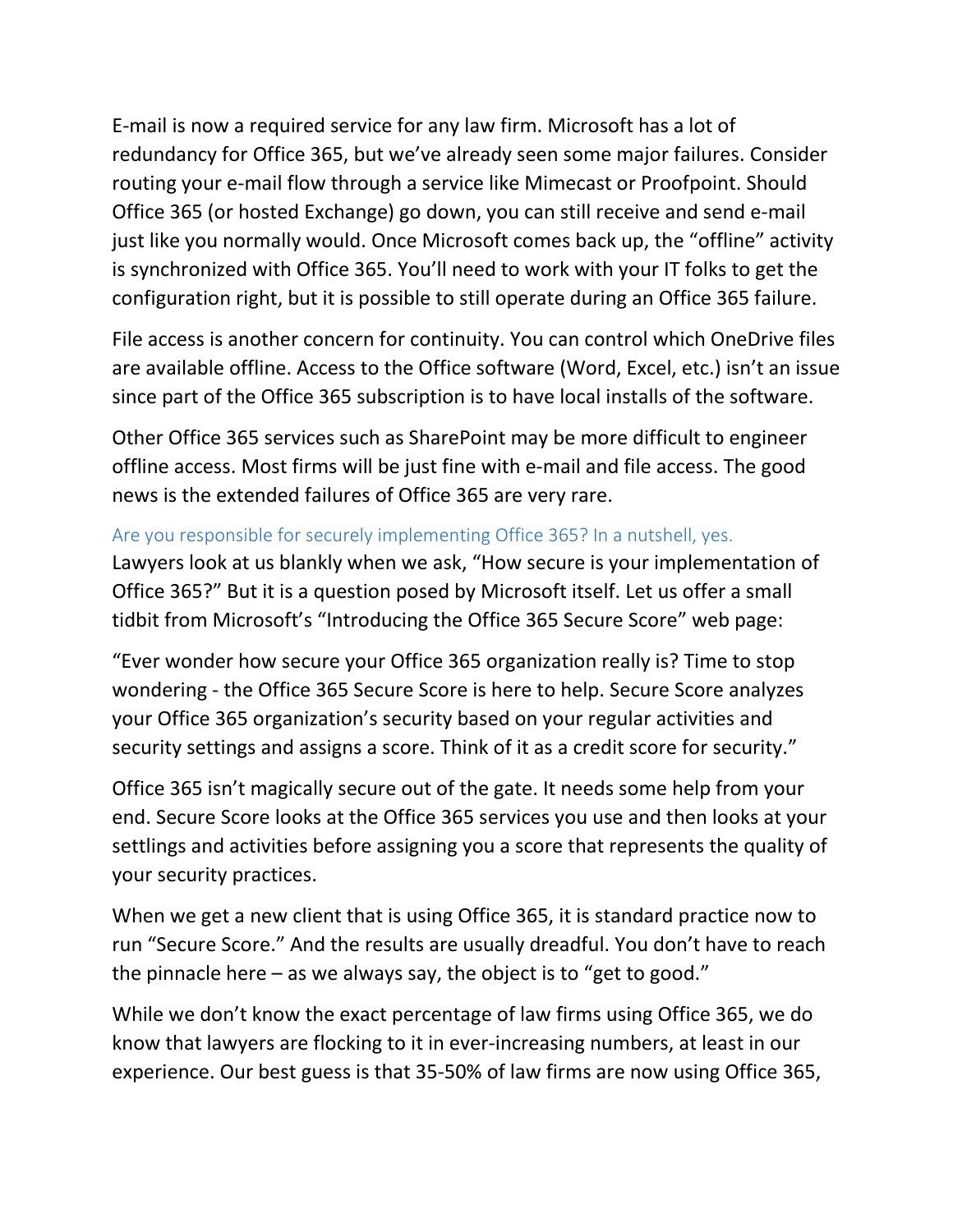with many more planning a migration to Office 365. So making sure Office 365 is secure is a very big problem in the legal sector.

### Attacks against Office 365

Microsoft is very much the victim of its own success. As soon as a large portion of the marketplace turned to Office 365, the bad guys went on the attack. There was the infamous "KnockKnock" botnet attack that was designed to target Office 365 system accounts, which tend to have elevated privileges.

Criminals employing ransomware attacks began to target Office 365 as well – and the attackers were both lone wolves and organized criminal gangs. Cerber ransomware targeted Office 365 and flooded users' mailboxes with an Office document that released malware via macros.

Collaboration tools can be a source of danger. Using Office 365 with SharePoint Online or OneDrive for Business, ransomware can spread across multiple users, systems and shared documents. One point of entry can cause a domino effect, giving attackers quick access to data, e-mail and networks.

Microsoft has duly noted the threats and, in April, unveiled an Attack Simulator for Office 365 Threat Intelligence. This phishing attack simulator builds on the work of Office 365 Threat Intelligence, released in 2017, which allows IT pros to analyze threats in near real-time and to set up custom alerts. Just Google "Office 365 Threat Intelligence" and see what's possible. The dark side of reading about it is realizing the full extent to which Office 365 is under attack.

### More about Secure Score

In light of the torrent of attacks on Microsoft Office 365, Microsoft has provided, through Secure Score, recommendations for its customers to improve the security posture of access to its service, reducing risk at the same time. There is no silver bullet nor does Secure Score give you an absolute measure of how likely you are to have a data breach. But it does help assess the extent to which you have adopted security controls which can help prevent data breaches.

Rather than reacting or responding to security alerts, Secure Score lets you track and plan incremental improvements over a longer period of time.

While some of the changes to Office 365 for improving security occur behind the scenes, like auditing or reviewing reports weekly, others are more time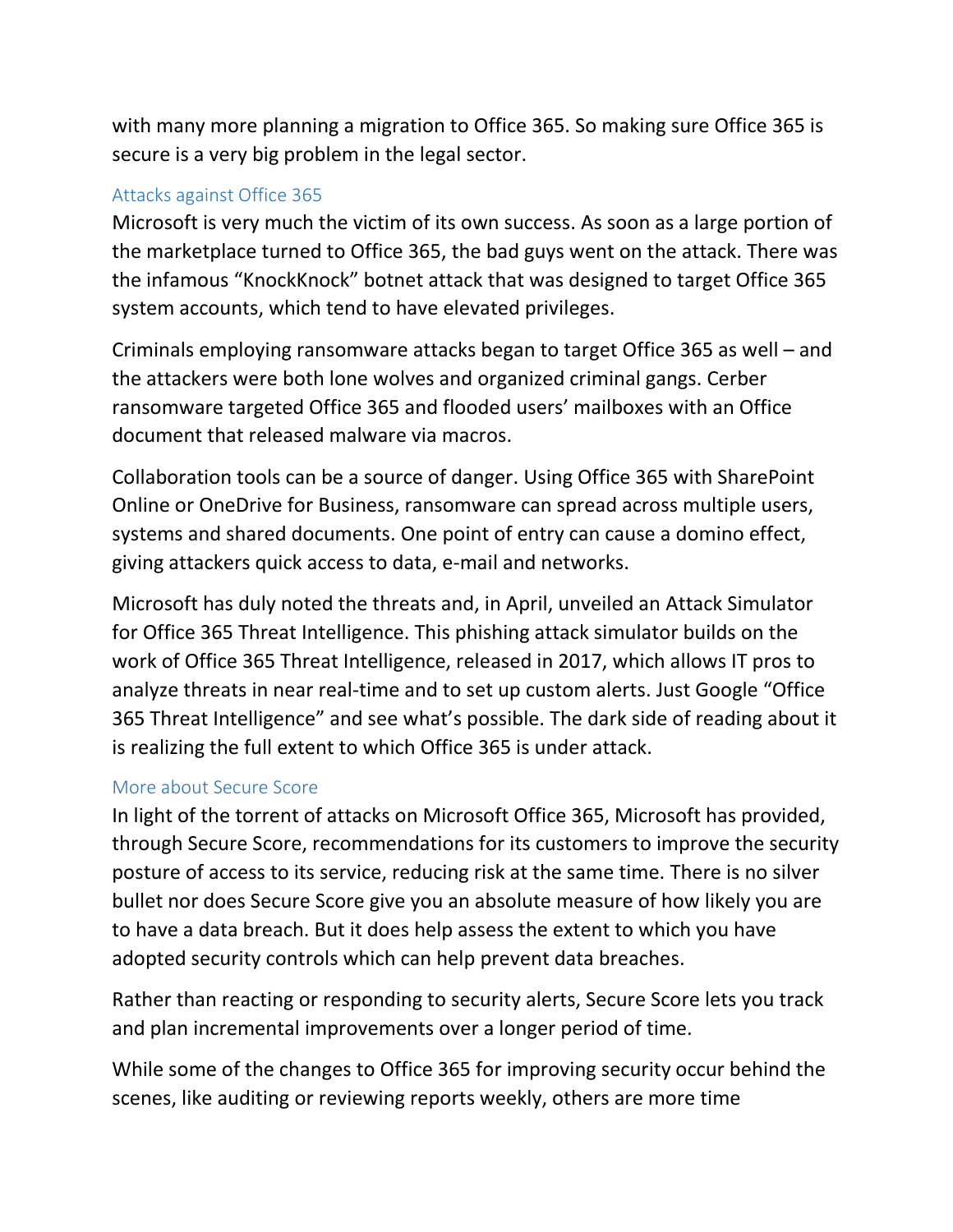consuming and noticeable to users when implemented, like enabling Multi-Factor Authentication (MFA) or implementing a Mobile Device Manager (MDM).

Microsoft takes the guess work out of achieving these security-minded goals by providing a checklist of tasks and instructions on how to complete those tasks. Once implemented, the secure score will go up. The default score after just implementing Office 365 is 27 and the highest score you can achieve is 450. Our recommendation is to shoot for a score of 250 or better, which will help to increase the security of your data stored within Office 365 and reduce the potential risk of a data breach occurring.

Microsoft charges \$1.40 per user / per month for Multi-Factor Authentication, \$6.00 per user / per month for the Mobile Device Manager (MDM) called InTune, and Advanced Threat Protection (ATP) costs \$2.00 per user / per month.

These are not major costs for most law firms and initial costs for configuring these security measures is not extreme, perhaps in the 10-15 hour time frame for a small firm.

## General Data Protection Regulation

The EU's General Data Protection Regulation become effective on May 25<sup>th</sup>, to the consternation of many entities, including law firms, which were not prepared for the very strict requirements of the GDPR. And be aware that violations of the GDPR carry hefty fines.

If you have European Union clients, or store or process data of EU residents, it is past time to roll up your sleeves and make sure you are GDPR compliant. New features in Office 365 can help you meet the strict GDPR privacy requirements. While this is a complex subject, Microsoft walks you through the key changes under GDPR and the implications for Office 365 users at

[https://www.microsoft.com/en-us/TrustCenter/Privacy/gdpr/default.aspx.](https://www.microsoft.com/en-us/TrustCenter/Privacy/gdpr/default.aspx)

On the plus side, Office 365 meets requirements specified by ISO 27001, HIPAA BAA and FISMA, users own and retain all rights to the hosted data, users can view a map of where the data resides, and there is limited access by Microsoft database administrators. Microsoft has done a good job with compliance – much harder is fending off the bad guys who want your data.